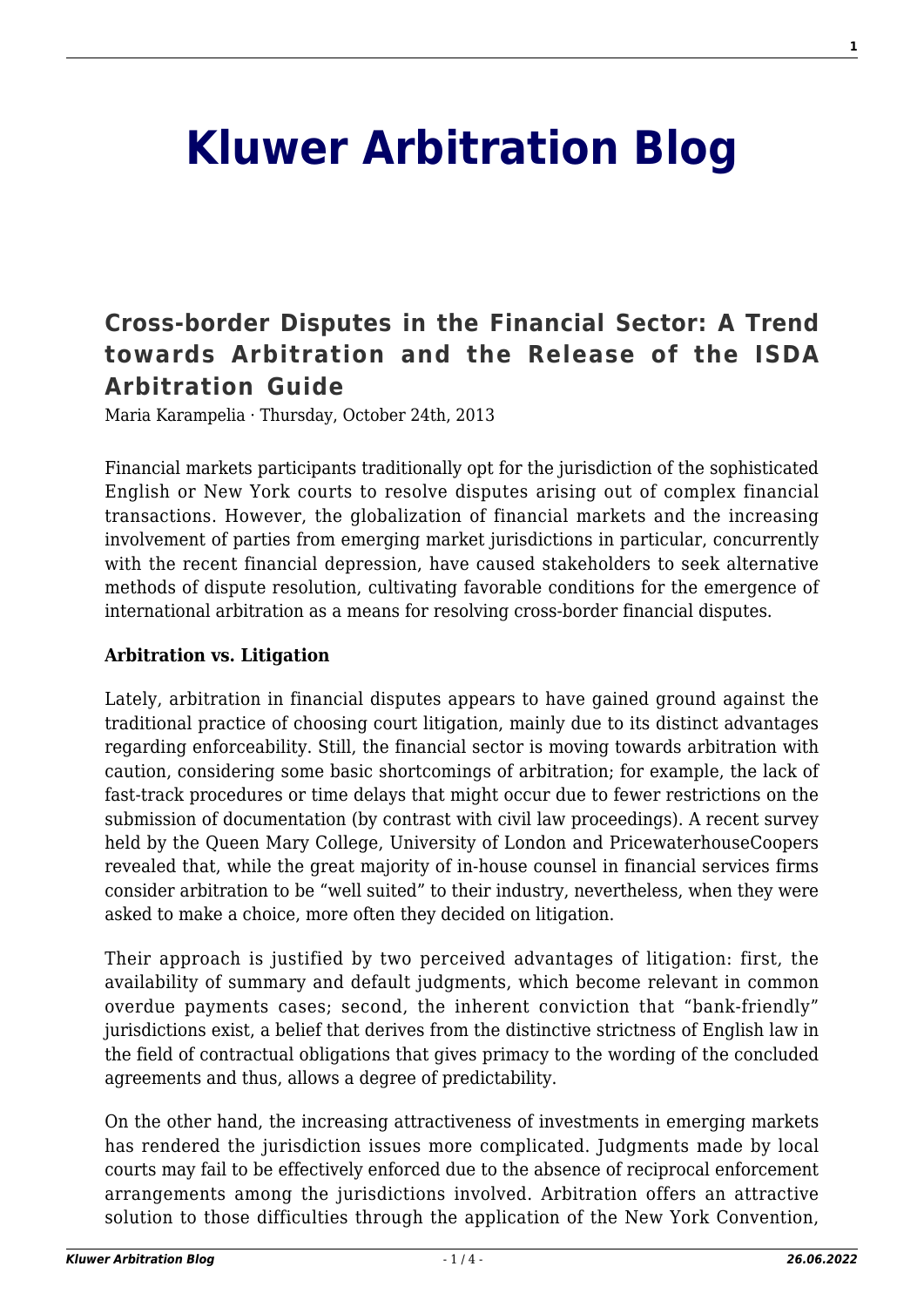which has been ratified by almost every trading nation.

Furthermore, the parties resorting to arbitration generally have the discretion to choose arbitrators who demonstrate technical knowledge applicable to the dispute. Financial transactions and investment products can be complicated, and arbitration enables the parties to have a decision-maker who is an expert in the field, as is the case in the national courts of certain jurisdictions, i.e. the traditionally preferred English and NY courts.

Finally, apart from the already well-known reasons for choosing arbitration (such as confidentiality, neutrality, party autonomy, cost and time effectiveness, as well as finality), recent developments have aimed to further facilitate the settlement of financial disputes. For example, the P.R.I.M.E. arbitration rules allow for shorter timelines aiming at prompt dispute resolution while the ICC has introduced the emergency arbitral proceedings. Accelerated proceedings suit the financial services industry well, since urgent measures may be necessary upon liquidation of assets or to save costs and time in cases where the respondent raises very weak defenses to a claim. Recent revisions to arbitral rules also facilitate consolidation and joinder of parties – a common problem in complex finance transactions. In particular, the new HKIAC rules provide for effective multi-party and multi-contract arbitration by enhancing the existing joinder provisions, and now allowing the consolidation of two or more arbitrations at a party's request.

Moreover, P.R.I.M.E. Finance has introduced a transparency feature, by stimulating the publishing of arbitral awards with the parties' anonymity preserved as long as neither party objects within a month of receipt of the award. This policy will allow the institution to develop a body of decisions on financial disputes and gradually form a precedent through a reachable database of arbitral awards that will increase legal certainty for those interested in settling their cases through arbitration.

The trend towards arbitration for financial disputes settlement is evident by a number of important cases decided by arbitral tribunals. The popular Abaclat v Argentina and Deutsche Bank v Sri Lanka examples, as well as the submission before arbitral tribunals of Greek investors' claims against Cyprus show that banking and finance disputes might be settled through arbitration.

# **The ISDA Arbitration Guide**

The detected trend towards arbitration in the financial sector has been reinforced by the initiative of the International Swaps and Derivatives Association (ISDA) to produce Model Arbitration Clauses for its Master Agreements. Among other things, ISDA provides standard documentation material for over-the-counter (OTC) derivative transactions, aiming thereby to ensure the enforceability of their netting and collateral provisions and to reduce credit and legal risk.

ISDA Master Agreements include litigation clauses in favor of the English or New York courts. However, on September 9, 2013 ISDA released its "Arbitration Guide" (the Guide), which is intended to show how to use arbitration as an effective tool to resolve disputes in the swaps and derivatives markets. The Guide is the result of a long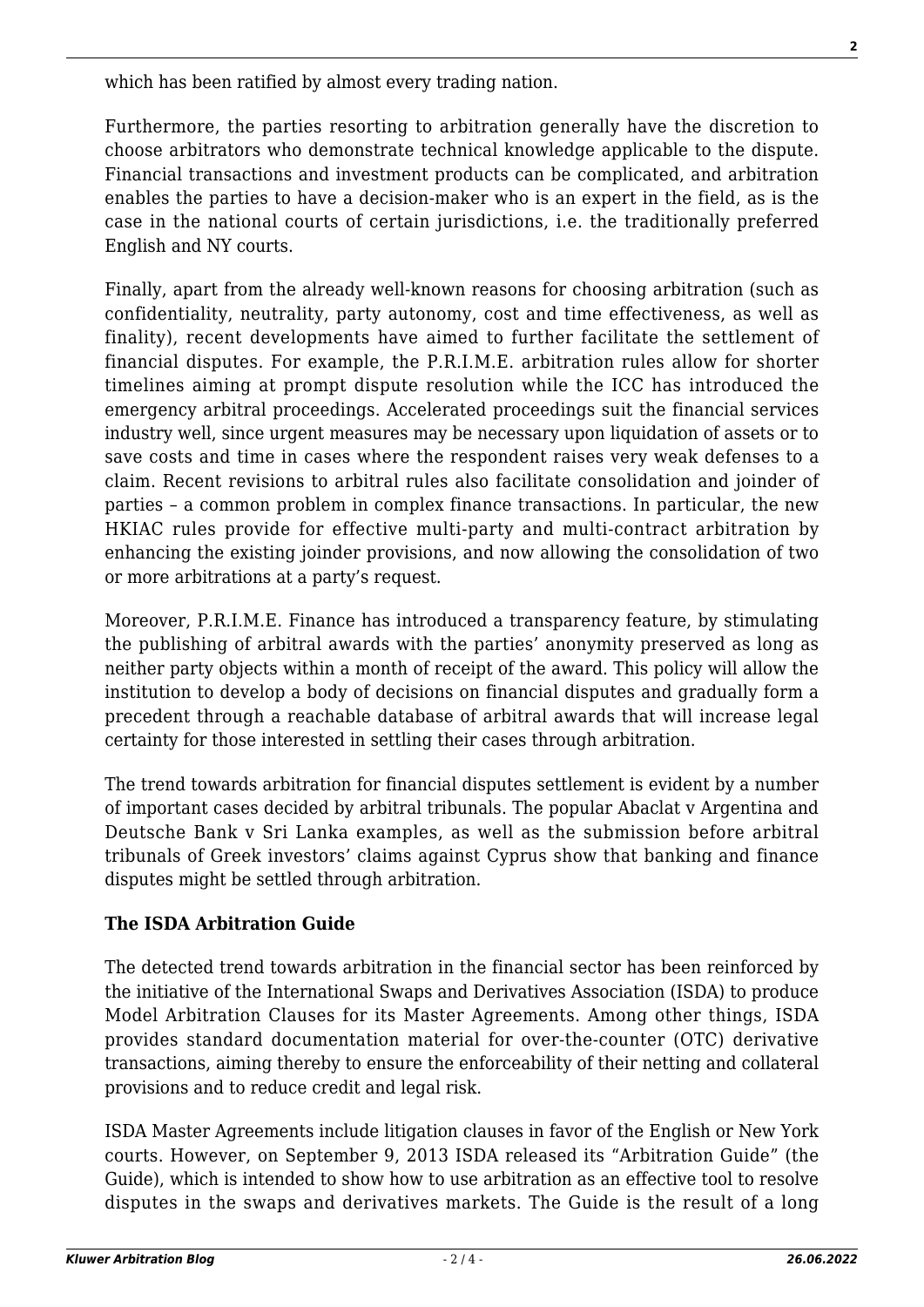consultation process, which began in January 2011 and aimed at gauging the potential interest in the use of arbitration under Master Agreements by those involved in financial markets. The consultation process generated feedback over a period of a year from practitioners in many jurisdictions on the practical aspects of using arbitration in derivatives markets. The feedback indicated a widespread desire on the part of ISDA members for guidance on how to use arbitration in ISDA transactions.

In its final form, the ISDA Arbitration Guide contains eleven Model Arbitration Clauses divided into seven appendices, each one corresponding to one of the recommended institutions. The Model Clauses are primarily designed to be included in new ISDAgoverned agreements (in a Schedule to an ISDA Master Agreement), but they can also be incorporated into existing ISDA-governed transactions. The Guide includes an explanatory memorandum to provide an overview of arbitration and the Model Clauses are accompanied by explanatory notes regarding their practical implementation.

Each Model Clause provides for the law governing the Master Agreement and the agreement to arbitrate, especially in cases where the governing law of the Master Agreement and the law of the seat of arbitration do not coincide, thus clarification is necessary. The Model Clauses further contain an arbitration clause covering the choice of procedural rules, seat, language, number of arbitrators and appointment process. In addition, each Model Clause contains provisions revoking the jurisdiction clause in the Master Agreement and amending the wording of those sections of the ISDA Master Agreements that are affected by the arbitration clause, namely the Process Agent and the Sovereign Immunity Waiver provisions.

The combinations of arbitration rules, seat and governing law are set out in the Guide. ISDA has clarified that the choice of combinations that finally appear in the Guide is based on the responses it has received by its members and does not express any preference on behalf of the Association. The seats of arbitration suggested correspond to the financial hubs of our world as anticipated and serve well the parties involved in leading financial markets. It is noteworthy that during the consultation process it was debated whether substantive laws other than English and New York law should be offered as options; this was finally rejected for the sake of maintaining the universal governing law standard offered by the ISDA Master Agreements.

As indicated in the Guide, the Model Clauses may be amended by the parties according to their specific preferences or may be supplemented with provisions adapted to the particular requirements of each agreement. In any case, ISDA recommends that members use the Model Clauses with care and take specialist advice before amending them, since uninformed alterations could lead to enforcement difficulties in certain jurisdictions.

## **Summary**

Ultimately, the inclusion of arbitration clauses in ISDA documentation should work as a catalyst in the promotion of arbitration as a mechanism for effective dispute resolution in the financial industry. It is a great opportunity for arbitration professionals to examine further the potential applications of this binding ADR process into the constantly evolving, demanding but at the same time promising financial sector.